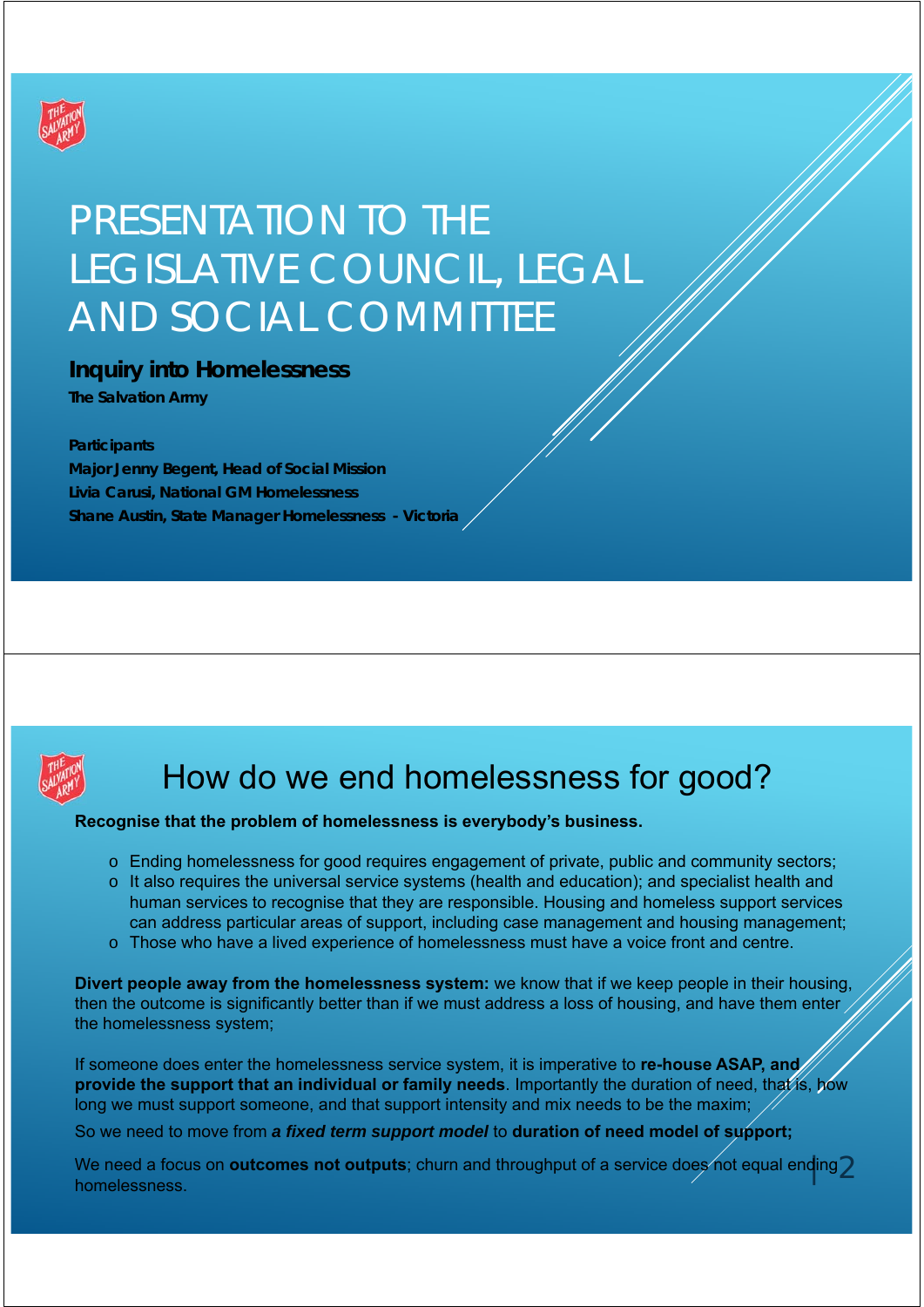

## Structural and economic hurdles that must be addressed

- o Poverty and income
- o Lack of safe, appropriate and affordable housing options

If we look at the five top primary presenting reasons at The Salvation Army Homelessness Services, we can see the areas that both drive people toward homelessness, and where we need to put our focus, resources and solutions.

- Housing Crisis (imminent eviction) **26.5%**
- Domestic or family violence **13.7%**
- Financial difficulties **12.2%**
- Inadequate or inappropriate dwelling **11.1%**
- Transition from custodial arrangements **5.5%**

It is clear that income support, safety net, and wage growth/stagnation (Newstart and beyond), combined with an increase in social housing (public and community housing) are foundational components to any change in the incidence of homelessness in our community.



Areas that require additional attention and focus (research, policy & practice)

- Street sleeping (we can end this)
- Journey of homelessness not a linear path
- Support and case management models
- Increased housing options
- **Better understanding the impact of homelessness on children; as a result of policy and practice**
	- **Expansion of services to children in their own right**
	- Children exiting care
- Intergenerational homelessness
- **Veterans** 
	- Justice system and homelessness
		- The response, and is there a better way
		- legal access for those at risk and experiencing homelessness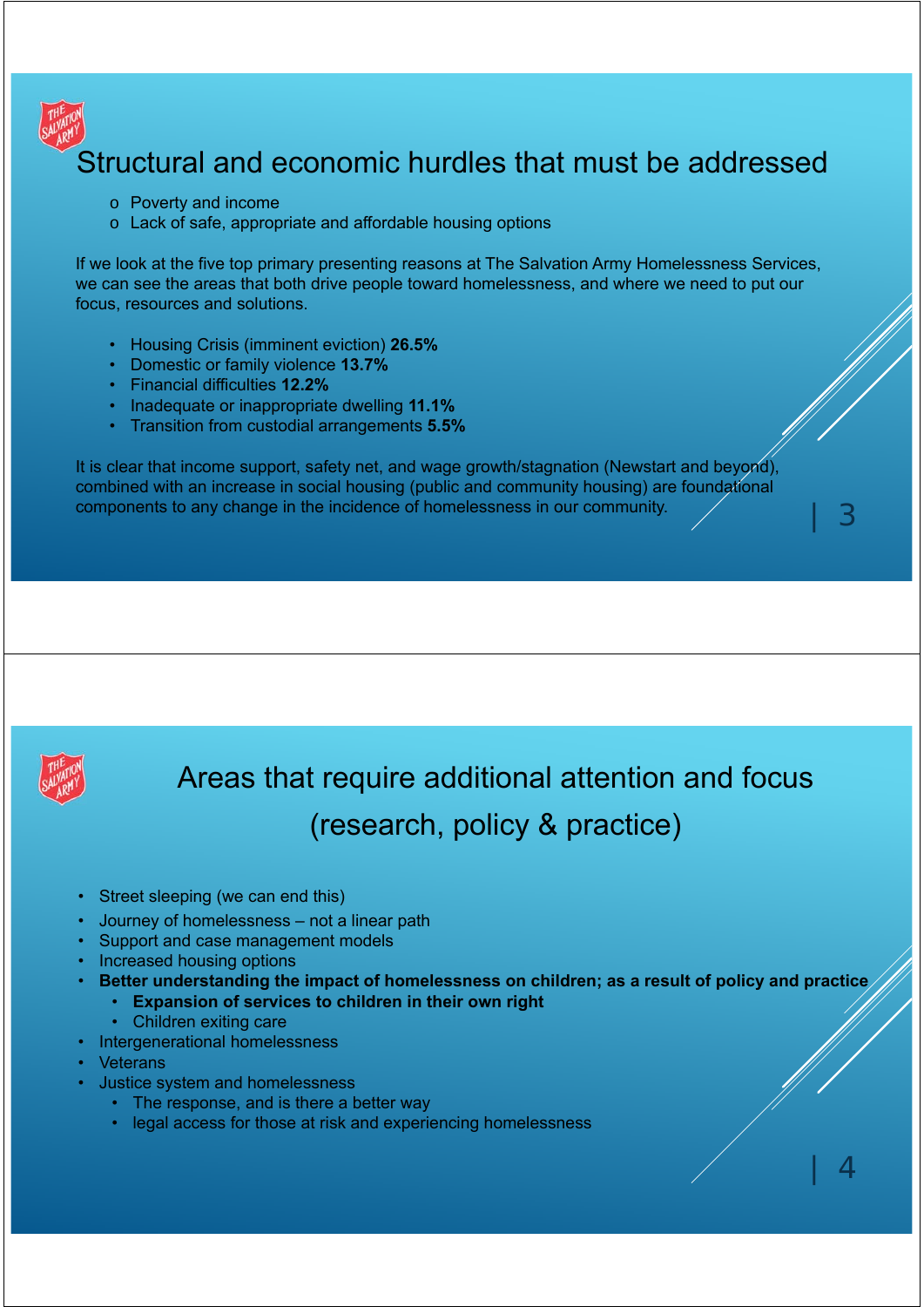

### The Salvation Army in Victoria: The homelessness service picture

- We have 108 Housing & Housing specific services
- We have 19 Entry points (intake and assessment for service provision)
- We have 31 Family and Domestic violence services

In addition, we provide the State-wide crisis (phone) contact centre for homelessness services in Victoria (based out of St Kilda)

### **Of our clients we know the following:**

In total, men and women are equally represented in presenting for support. Age grouping receiving service and support (in descending order)

- Under 10 **13%**
- 35-39 **12%**
- 30-34 **11%**
- 25-29 **11%**

Those we are not serving: the reason we cannot offer support

- We have no accommodation option
- We have insufficient staff to assist at time of presentation



Other drivers and consequences impacting both the experience of homelessness, and ending homelessness, the Committee could consider a focal point:

- Unintended consequences of other sector reforms; NDIS, FV, Mental health and the impact on the homelessness service system (example, Royal Commission into FV, services draw off original homelessness sector, with little or no increase in the funding/stock to replenish);
- Industry moving into regional and rural areas on large scale projects which effect the private rental market, resulting in an increase in homelessness due to lack of living affordability and housing stock;
- Regional and rural towns and the infrastructure constraints which affect the ability to access services and support (e.g. transport, specialist medical, other community supports, connectivity – both digital and physical).

 $\bigcap$ 

| 5